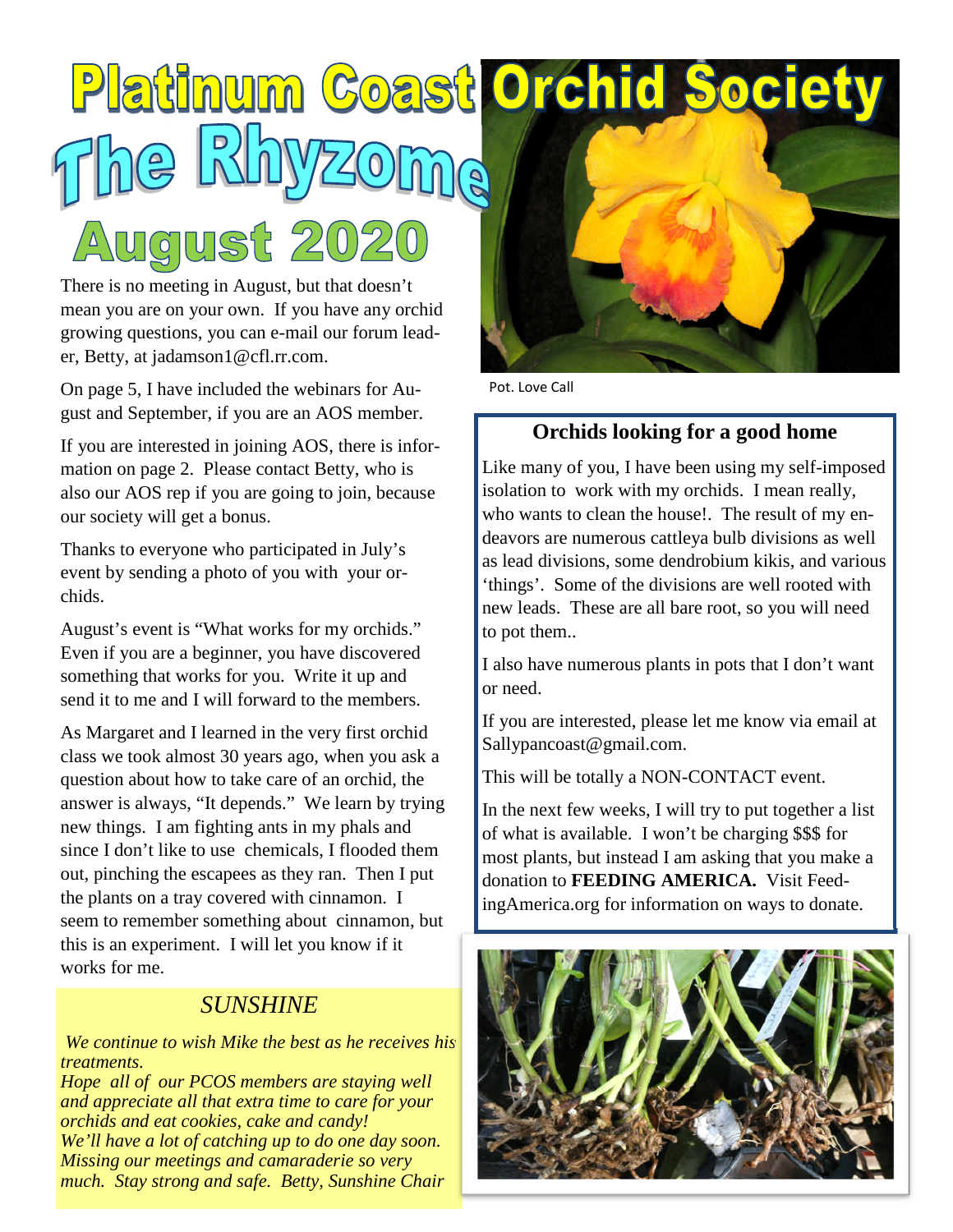# GREAT PLACES FOR MEMBERS TO FIND INFORMATION ON

- 1. Programs—Take notes—someday they will make sense.
- 2. AOS Magazine articles. "Orchids" is available at every meeting for check out.
- 3. Members— Ask longtime members about orchids, but realize that your yard and potting choices are key. We all use trial and error to succeed.
- 4. Internet sites—**www.aos.org**—This AOS site has the answer to almost any question.
- **5.** Rambles at members' homes to help you identify the best way to grow your orchids.
- 6. Our society newsletter is available on platinumcoastorchidsociety.org

PCOS is an affiliate of the **American Orchid Society (AOS).** There's an abundance of information on the AOS website. Please visit www.aos.org for articles, advice on growing orchids, and lots of free information.

Ask Betty Adamson for an application if you're interested in joining.

For all current members, remember that your renewal notice will arrive in the Orchid Magazine prior to your month of renewal.

www.aos.org

# **Need Something to do?**

**ORCHIDS:** *DID YOU KNOW?* The American Orchid Society will be celebrating its 100th anniversary April 2021. That's a lot of orchid love through the years. The February issue of ORCHIDS will be dedicated to the centennial. Our committee has been asked to contribute an article for publication in the centennial issue.

> We are calling on our Affiliated Societies to tell us all you can about your history with the AOS. Personally, I have been our society AOS representative for the last ten years or so. I have been around orchids more than thirty years and a member of our affiliated society for almost eighteen, but I am sure that is just a drop in the bucket, compared to many other members out there. If you have any history that you can share related to your society affiliation with AOS please share it with us. Please do not limit yourself!

*Here are a few ideas to get you started:*

- Do you know what prompted your society to become an affiliate of the AOS?
- What is the most beneficial aspect of your society's relationship with the American Orchid Society?
- Does your AOS representative share AOS news with your society on a monthly basis?
- Do you have an amazing story about the history of your society as it relates to the AOS?
- Do you have photos of an early AOS judged orchid show?

Send your material to: askmasc@verizon.net

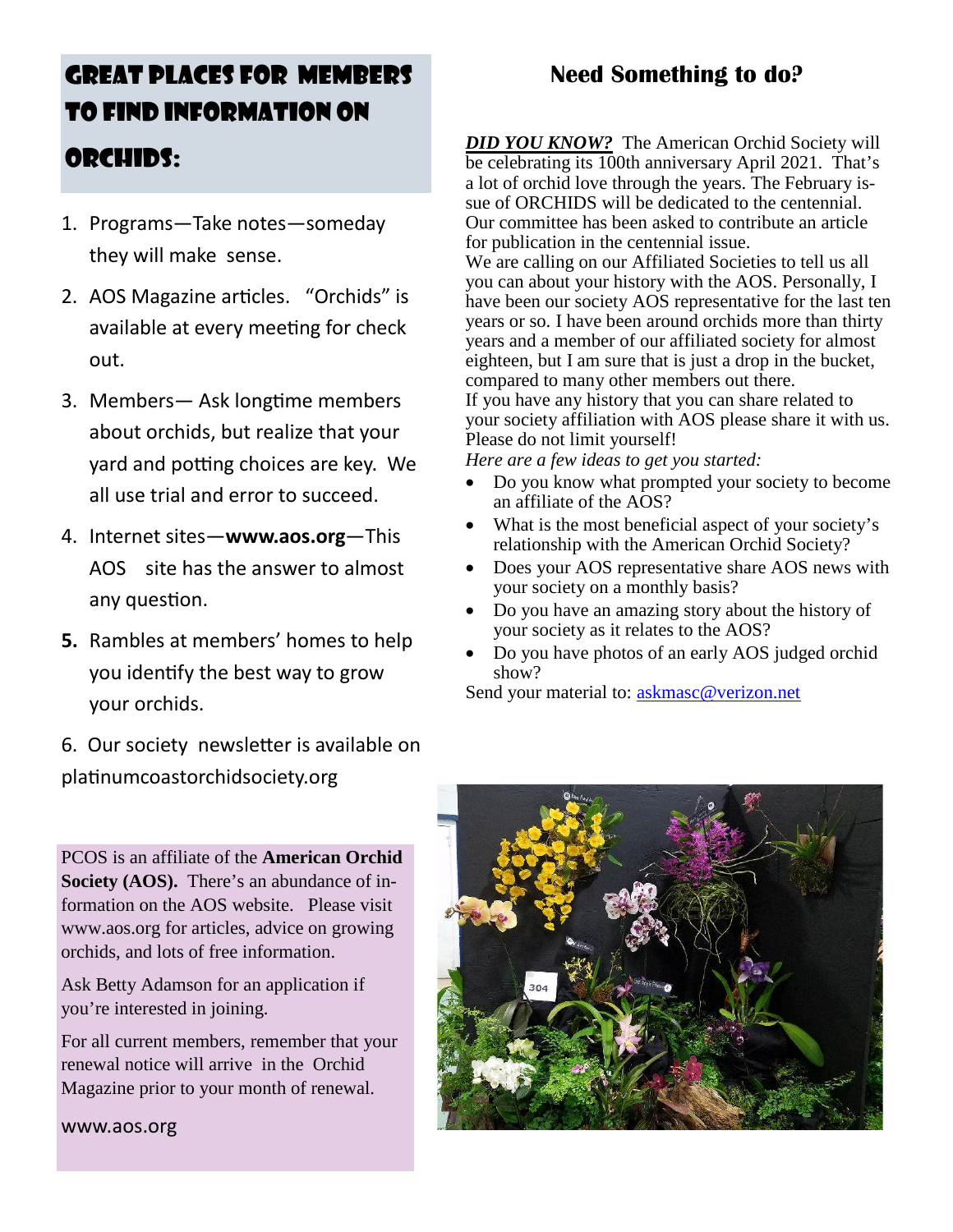# **2020 PCOS OFFICERS & CHAIRMEN**

#### **PRESIDENT**

**Mike Ellis President@PlatinumCoastOrchidSociety.org**

# **VICE PRESIDENT**

**Ed Kidder VP@PlatinumCoastOrchidSociety.org**

**TREASURER Margaret Croucher Treasurer@PlatinumCoastOrchidSociety.org**

**SECRETARY Carolyn Anderson Secretary@PlatinumCoastOrchidSociety.org**

## **DIRECTORS**

**Laura Blackmon (2020) Bert Forbush (2020-2021) Kathy Jacobson (2020) Donna Morris (2020-2021) Peter Pancoast (Past President)**

**PLANT FORUM Betty Adamson MEMBERSHIP Margaret Smith NEWSLETTER EDITOR Patti Scholes SUNSHINE Betty Adamson GREETER Margaret Smith PROGRAMS Ed Kidder PHOTOGRAPHER Charlie Scholes AOS LIAISON Betty Adamson RAFFLE JoAnn Amos WEBMASTER Jody Romanowski AUDIO Laura Blackmon REFRESHMENTS Kathy Jacobson SHOW CHAIR Laura Blackmon**

# **BE PART OF THE TEAM!**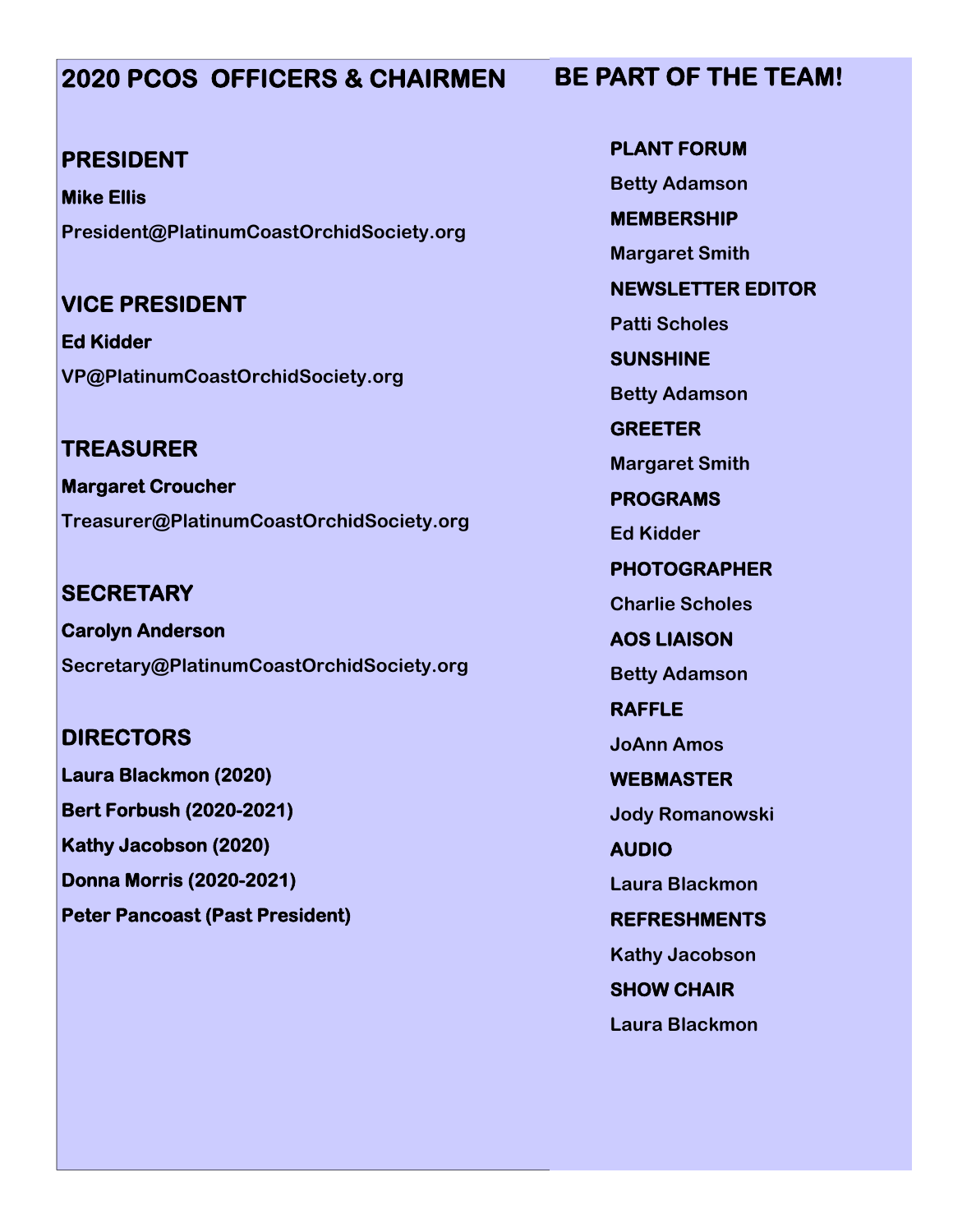#### **CULTURE CONNECTION** Visit the AOS website for a **Monthly Checklist on Orchid Care**

#### https://www.aos.org/orchids/seasonal-orchid-care/july-august-checklist.aspx

#### **August: The Month of Midlife**

#### By Thomas Mirenda

OK, calm down everyone. Resist it all you like, but we all get older. Those of us of a "certain age" are frequently accused of having a crisis in our lives because others perceive some slightly reckless or unusual behavior. Isn't it hyperbolic to say we are in crisis simply because we seem restless in our jobs, dye our hair, buy a sporty car or, I don't know, sell everything we own and relocate to Argentina so we can dance the tango with beautiful strangers. . . OK, that one does seem a bit much. Even so, why not shake things up a little in our lives? It is not so much about regaining our youth (you could not pay me to be 20 again) as it is about keeping life fresh and fun. When I was 20 everything was exciting and new and life was all about adventure and the future. We may be more settled now in our jobs and houses and partners, but life is still all about the future! Why shouldn't it be just as exciting as it was when we were kids?

The growing of orchids may seem a passive pursuit to many, some might even say cultivating orchids is a pastime for a more subdued set, but I beg to differ. Readers of Orchids know that the activity is endlessly fascinating, and the subject staggeringly vast and mind-boggling. While the thrill I get from walking into the greenhouse and seeing a long awaited new orchid flower finally unfurled may not be equally adrenaline inducing as hang gliding, I also do not run the risk of breaking any bones when I do it! Some of the greatest peak experiences of my life have involved searching for and finding orchids in the wild. These experiences have almost always involved exotic travel, moderate to intense physical activity, immersing myself in nature as well as hanging out with friends, old and new. If that's a life in crisis, I'll take it!

WISE ABOUT WATER Rainwater is a gift from above, and excessive amounts of runoff actually can hurt our environment. Collecting rainwater and using it for your orchids is pretty easy and will be a boon to the health of your collection. A simple rain barrel with a submersible pump and a hose are the basic tools needed. Why waste this fine quality water? August is actually a tough time for orchid watering and you have to use your best judgment around this time. So many of your new growths that initiated in the spring are now approaching maturity. The observant grower will notice that they need less water and fertilizer now than they did months ago and should do better with a little less than they did when in active growth. Actually, the summer heat tends to halt plant metabolism in many of the intermediate growing orchids. Only the very warmestgrowing orchids are unaffected by the intensities of summer weather.

CAM PHOTOSYNTHESIS ORCHIDS In fact, many warm-growing (and even some cooler growing) orchids engage in a water-retentive type of plant respiration referred to as crassulacean acid metabolism, or CAM photosynthesis. This is an adaptation that evolved in plants from desert habitats where temperatures are very high and water is scarce. These types of plants do not open their stomata during the day, or all the water in their tissues would immediately vaporize. Instead, CAM plants open at night, which allows needed respiration to occur without the risk of rapid desiccation. In your orchid collection, this means that many of your more succulent orchids might not be able to take up water from their roots until the sun goes down.

FUNGAL ISSUES Astute growers will tell themselves, "Well, I'm told never to water late in the day for risk of crown rot and fungal pathogens that can occur when plant surfaces are wet at night. But if they don't take in water until evening, when should I water?" This has more to do with a phrase you see in this magazine frequently: "a well-drained but moisture retentive mixture." This is the key to success for so many orchids. You have won half the watering battle by supplying the right mix for your climate for each individual in your collection. You may have the medium issue adequately addressed, but rot issues do tend to appear in the summer heat, especially if you mist your plants excessively to keep them cool. Be on the lookout for signs of bad fungi, broken down mixes that do not dry out (a sure sign of root rot), leaves that are not turgid and new growths that detach or disintegrate. If you have these types of problems, it might be time for an emergency repotting or treatment with a fungicide.